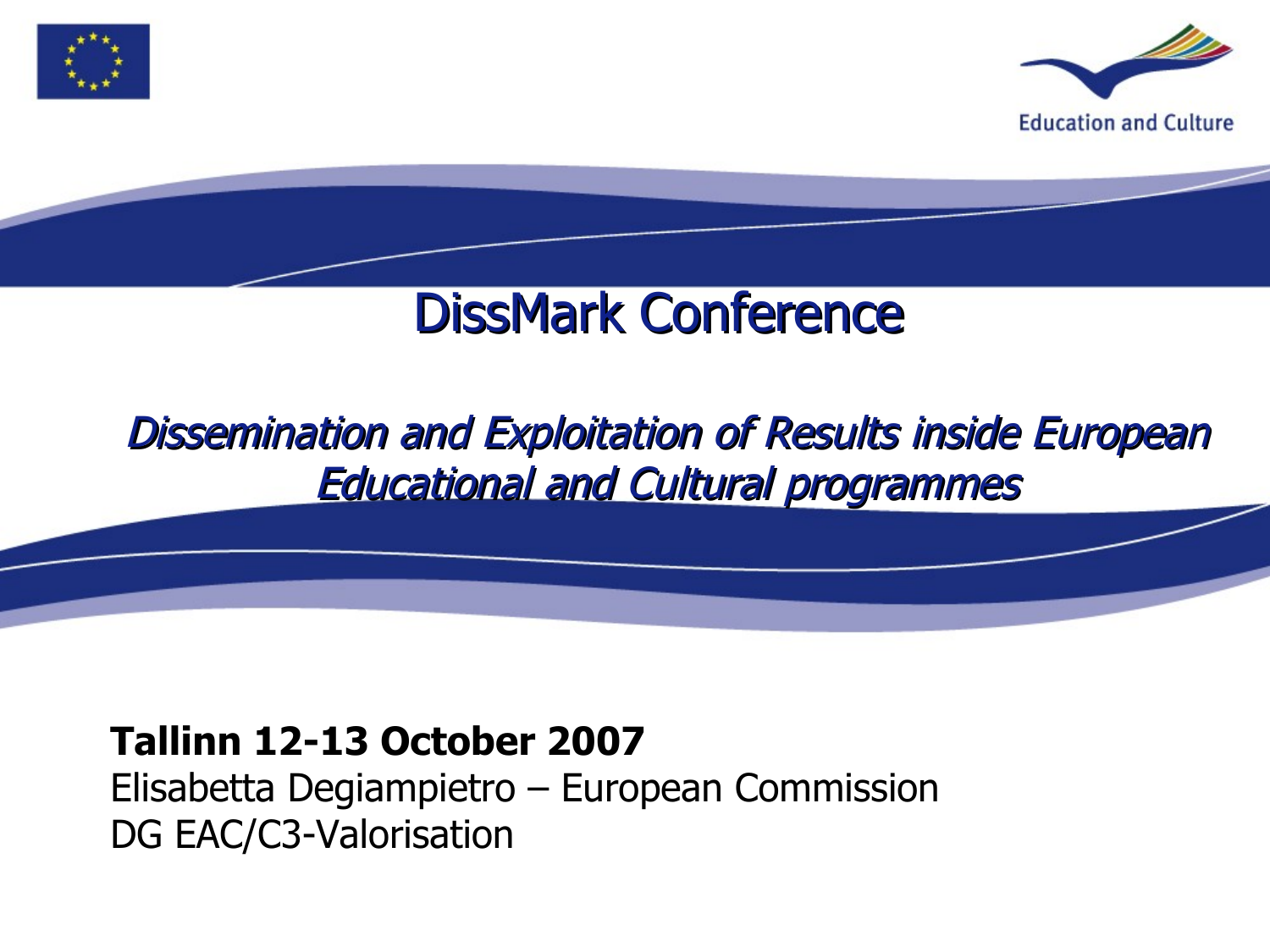

### **Summary**

- 1. Setting the scene : definitions and added value
- 3. Background information: EAC strategy for dissemination and exploitation of results
- 5. Practical tools available at European level

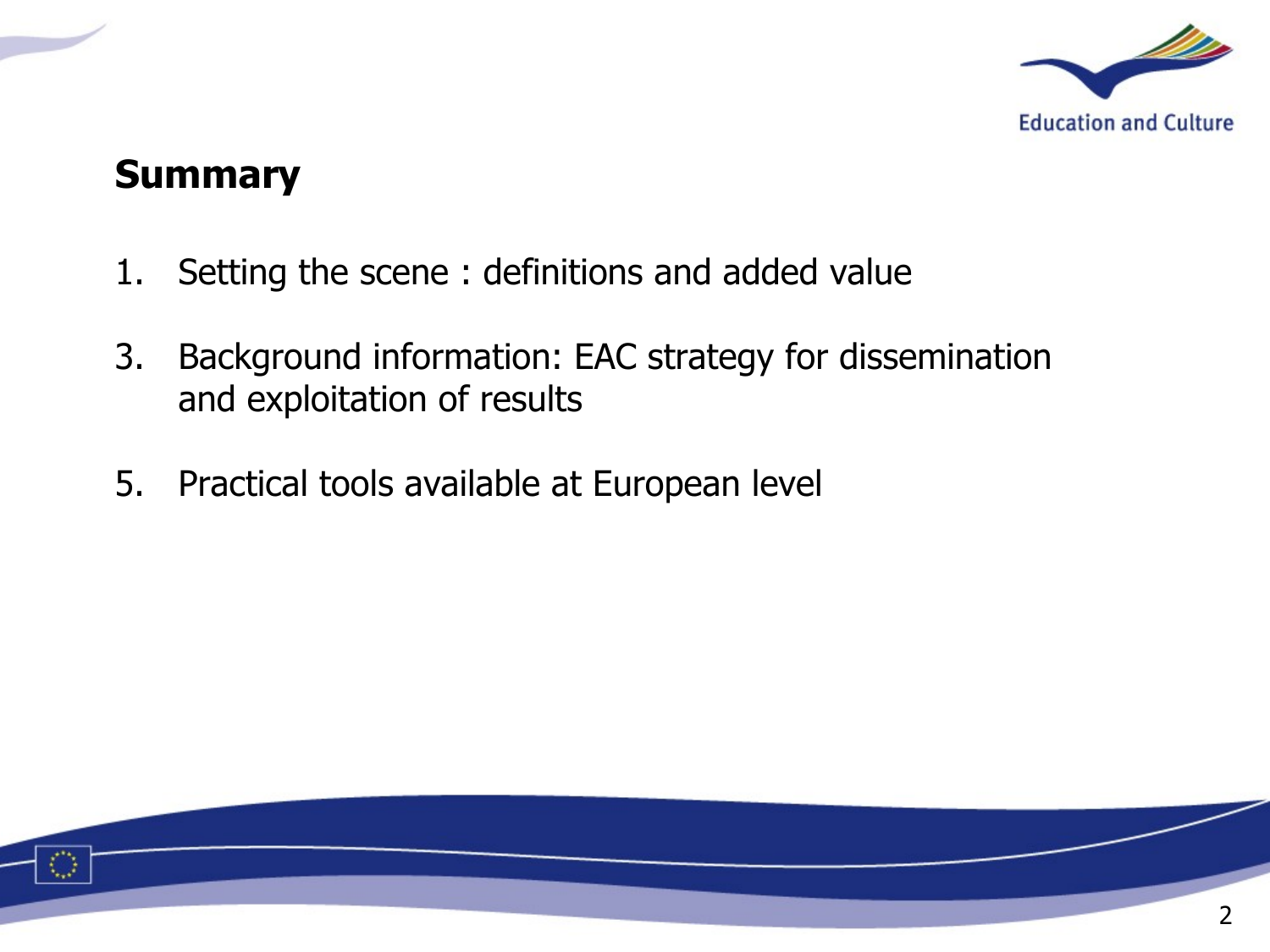

### **1. What is it? Defining the processes involved**



**Publicising** the **existence** of programmes and the **availability** of funding (communication)

**Providing information** on results in a planned way to relevant audiences

**Multiplication**: end-users adopting or applying results

**Mainstreaming:** using results as part of a policy

**Exploitation provides the link** *back into policy – it is more than dissemination!*

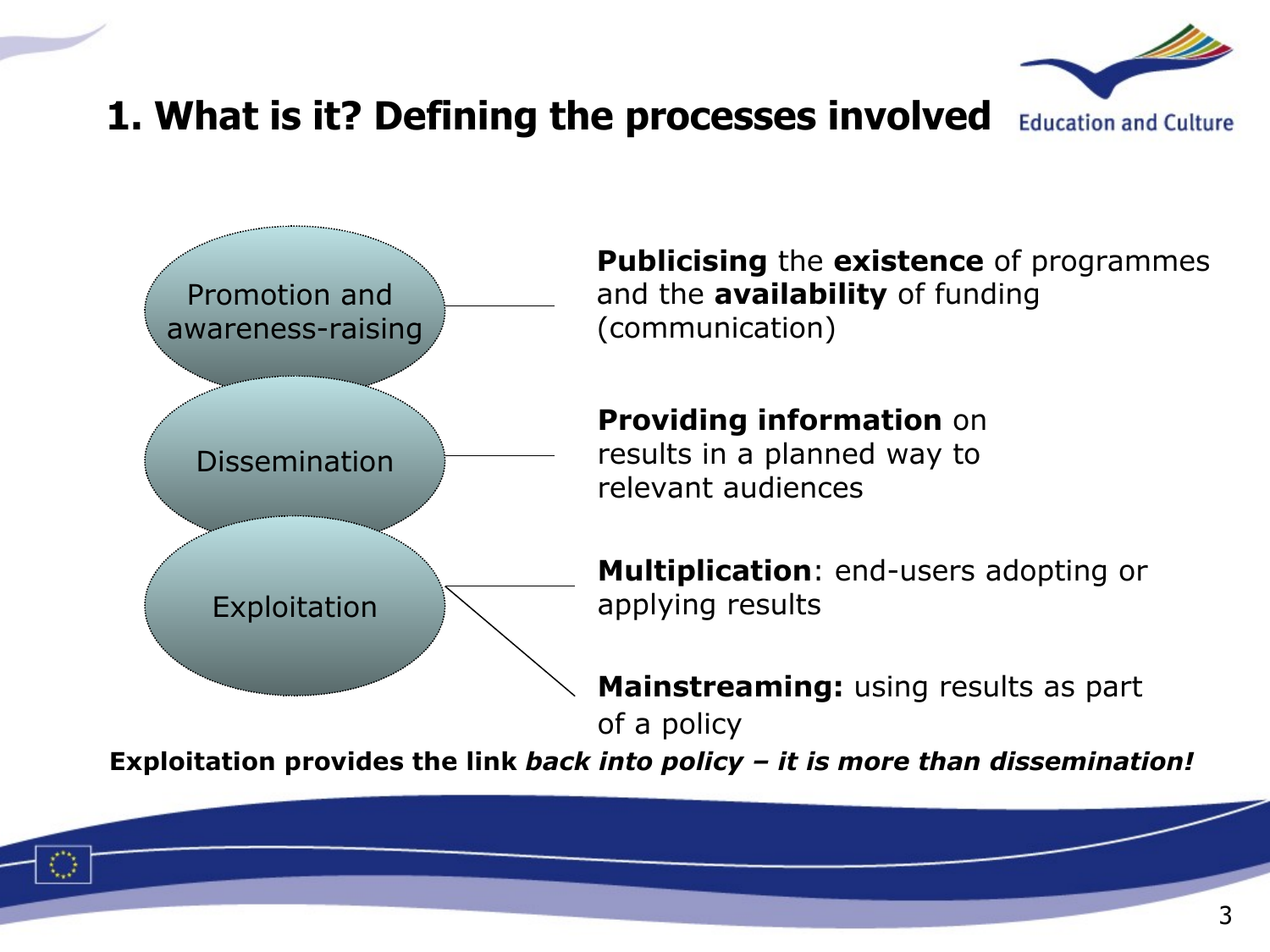

### **Keys to successful dissemination and exploitation of results**

❖ Producing relevant results to satisfy the demands of providers and policy makers (and ultimately society more generally)

 Ensuring, through the use of effective dissemination and exploitation mechanisms, that such results reach the right target audiences in a format and at a time which enables them to benefit

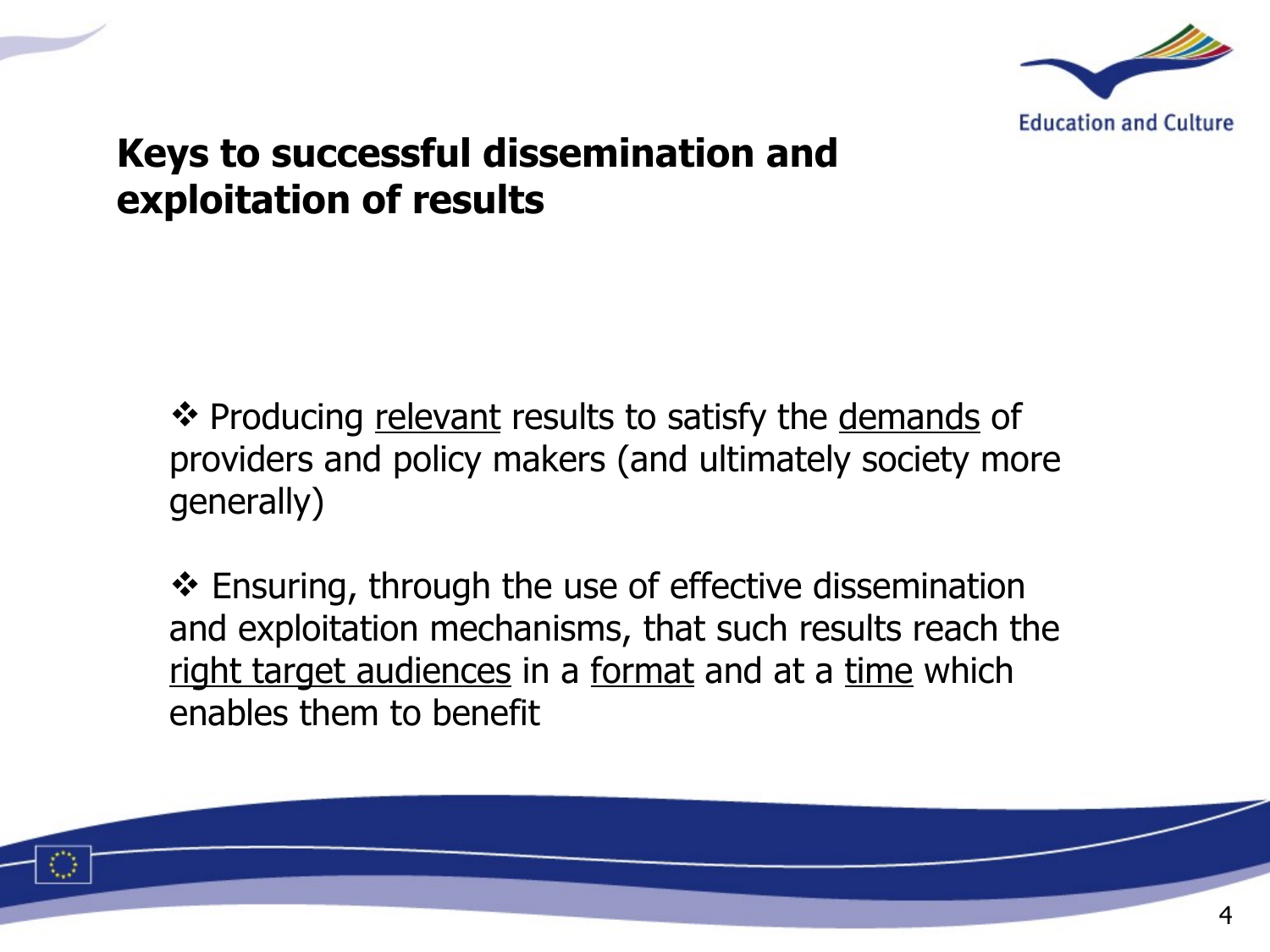

### **Dissemination and exploitation of results: why? The benefits**

- Sustainability of project results
- Capitalization of investments
- Enhanced impact of programmes and projects
- Exchange of good practices and learn from each other's experiences (scale economies)
- Transfer of results to influence and change systems and practices (bottom up)
- Feeding the policy processes the bridge between policy and practice



- …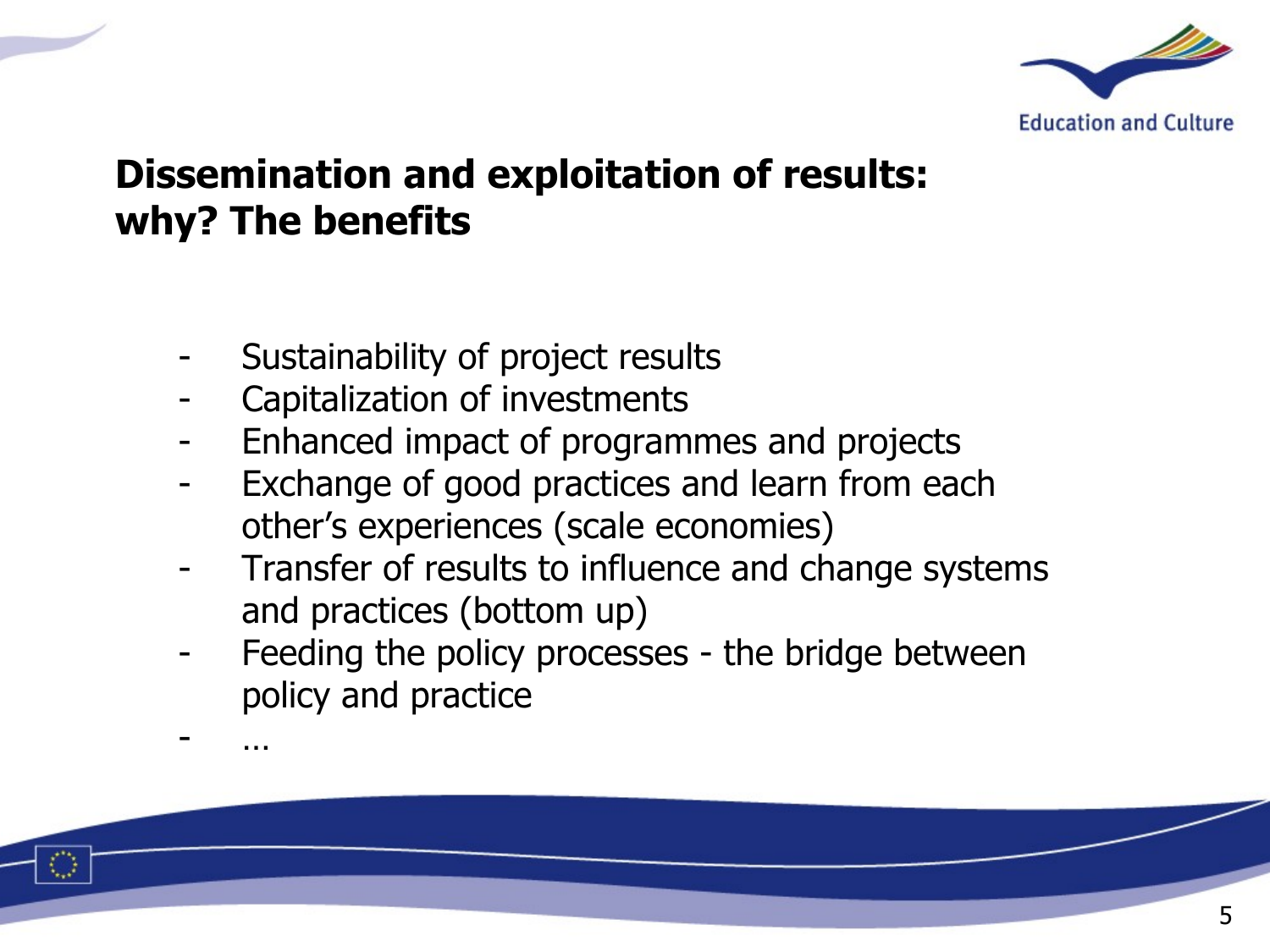

### **Typologies of results**

- *Products*: reports, studies; modules, handbooks, curricula, qualifications, online education and training, events …
- Methods : knowledge, cooperation processes, methodologies, managerial lessons, exchange of ideas …
- *Experiences*: management of transnational partnerships, personal experience; individual skills and knowledge…
- Policy Lessons: overall experience applied more widely at 'systems' level
- *European Co-operation:* European partnerships; transnational sharing of practices…

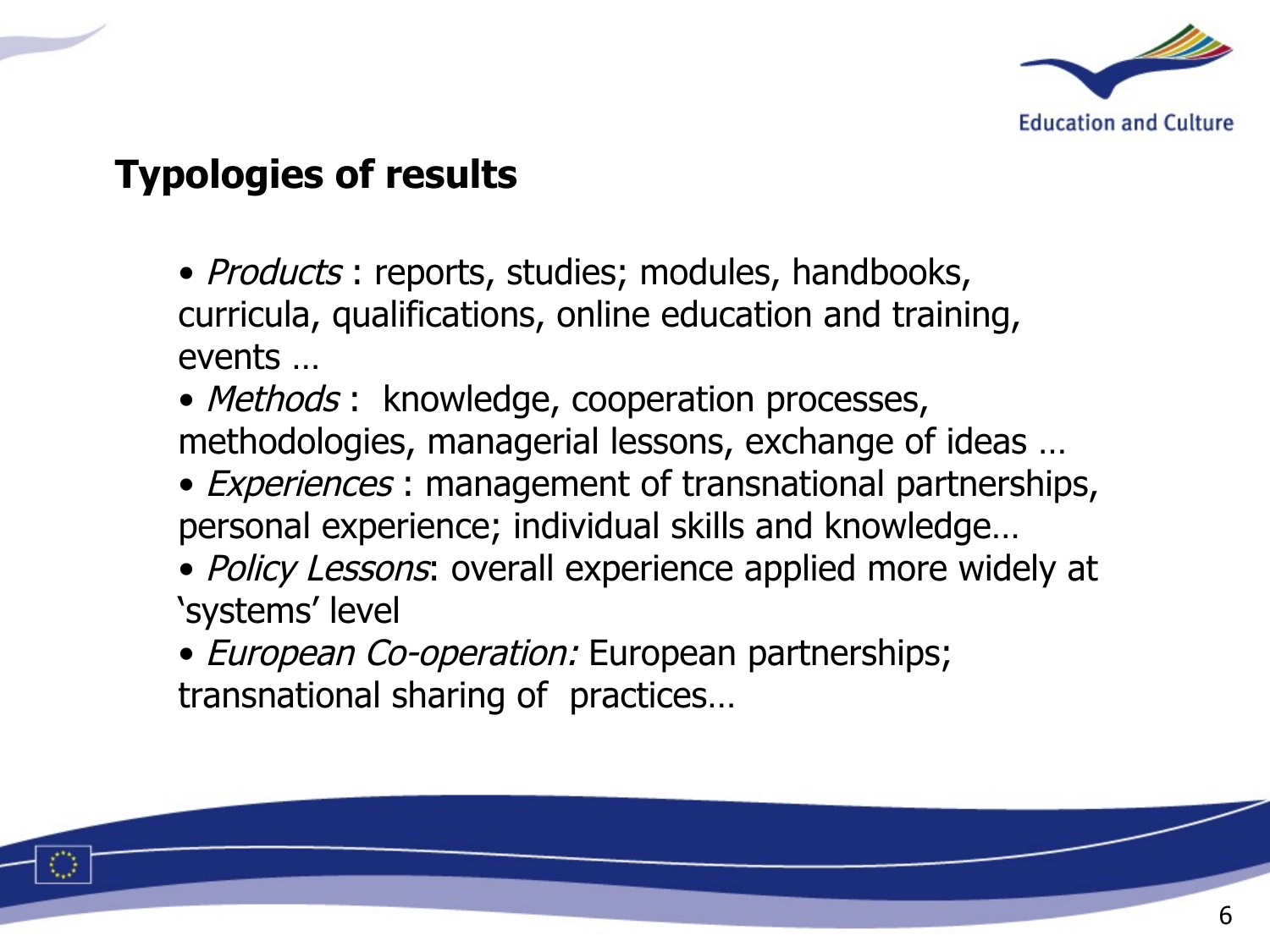# **2. Towards a strategy for all EAC programmes**



Dissemination & exploitation play an important role in reinforcing DG's capacity to deliver on Lisbon and citizenship agendas

- 2003: Leonardo da Vinci is the first programme to develop a systematic approach to dissemination and exploitation of results
- 2005: DG EAC starts developing an overarching strategy for all its programmes
- 2006: Socrates valorisation becomes compulsory element for all new projects
- 2006: results of external evaluation + action plan
- 2007: valorisation is a key element of all new EAC programmes
- 2008: better exploit synergies with communication

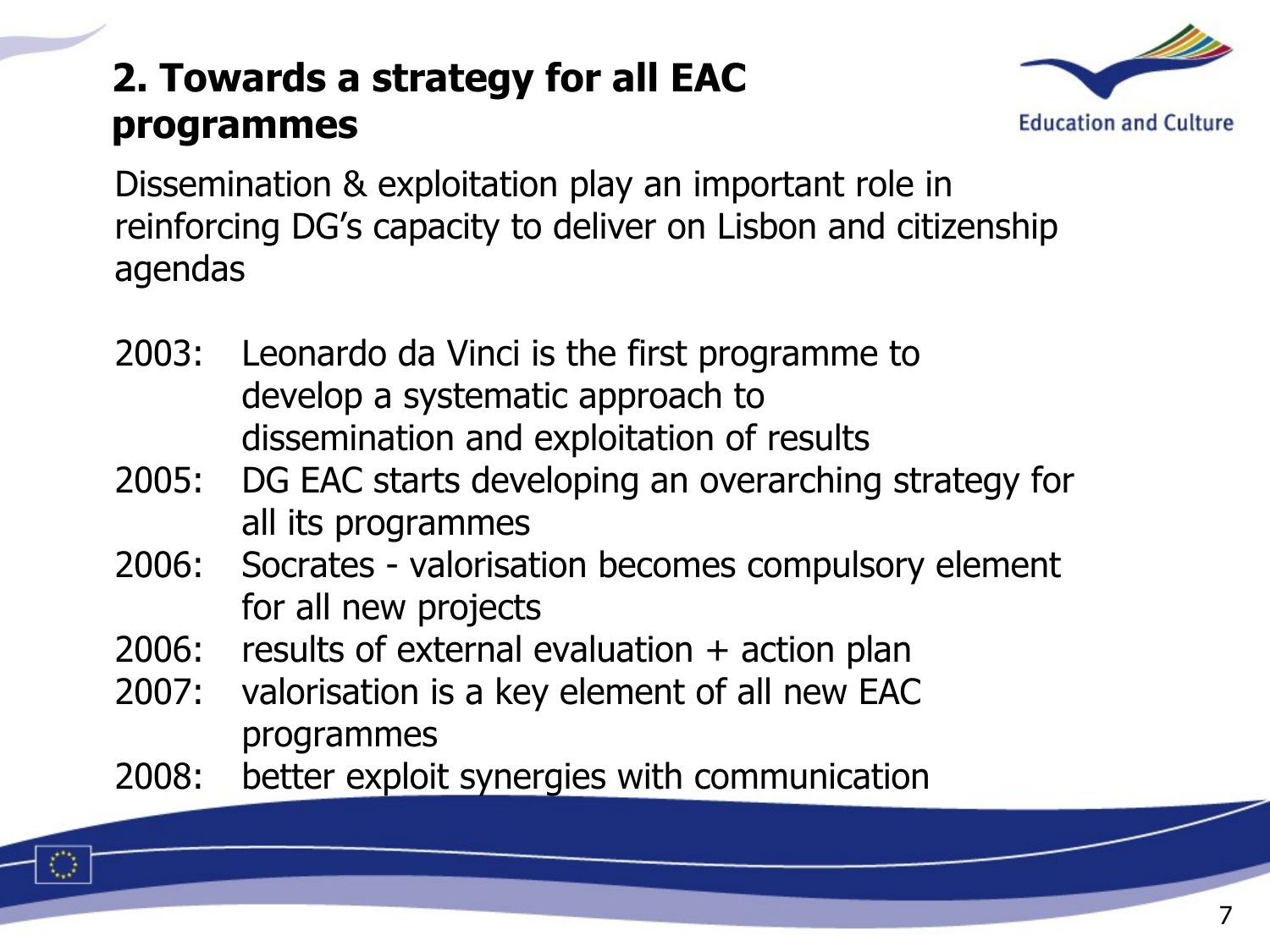## **Key Elements of EAC Strategy**



- Link programme results back into policy development
- Embed dissemination and exploitation of results into the mechanisms of a programme
- Tailor- made approach
- Mobilize key actors at different levels



#### **MICRO level**

(inside partners organizations; local operators;  $commumum$  $\langle$ , local authorities; other projects...)

#### **MESO level**

(regional and national organizations; regional and national educational and cultural bodies; sectoral  $organiz_{\text{error}}\hat{\mathcal{S}}$ , intermediaries...)



#### **MACRO level**

(national decision makers; European policy makers…) – feed policy developments with project results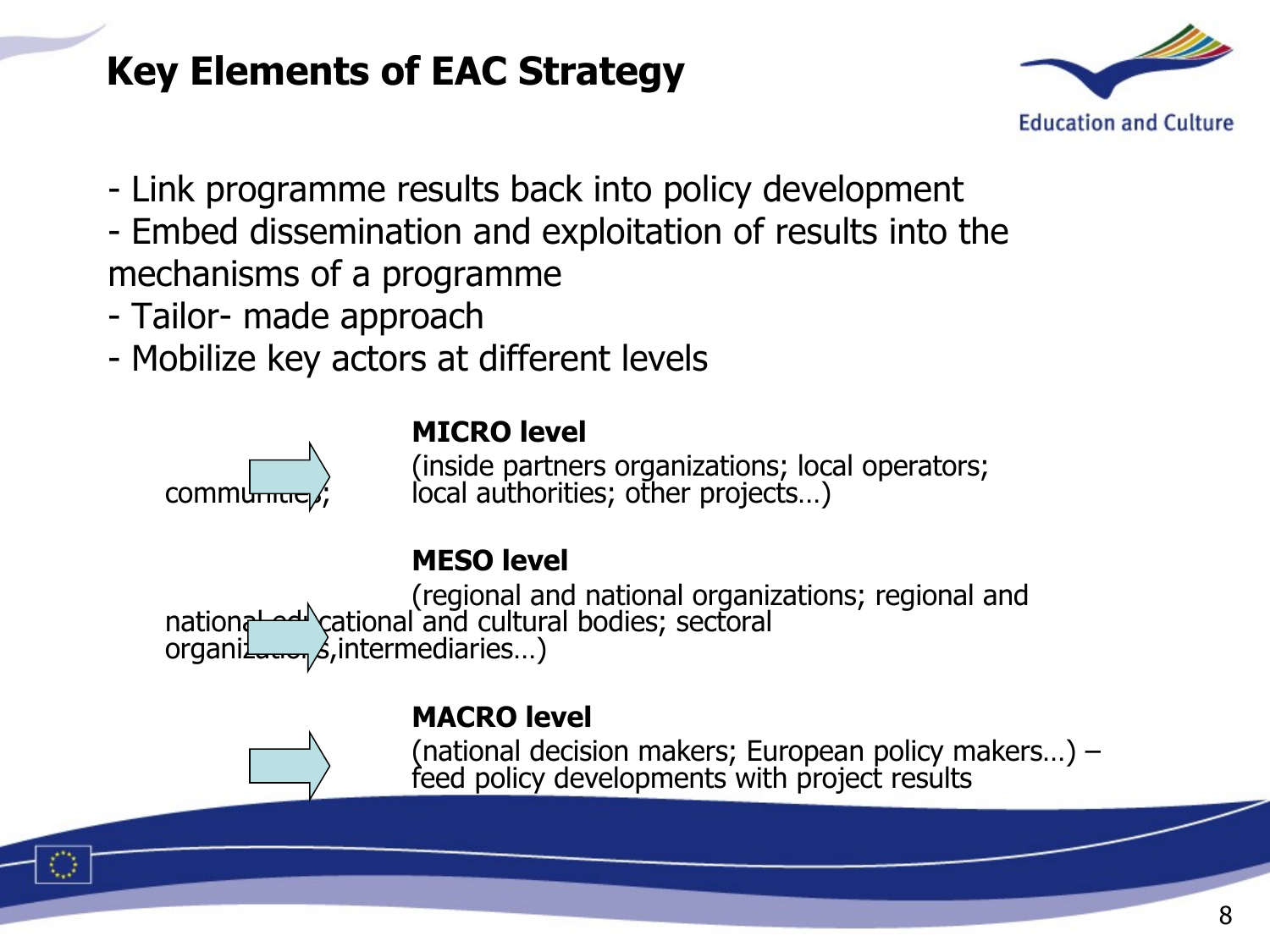### **The contribution of DissMark**



- Needs identified:
- lack of skills in marketing and promotion of language products
- need for exchange, dissemination, promotion of results
- Answers by DissMark:
- it provides a framework for active dissemination and exploitation
- it provides support and training to project promoters
- it enables networking
- it assures continuation

an operational tool for implementation of Commission's strategy!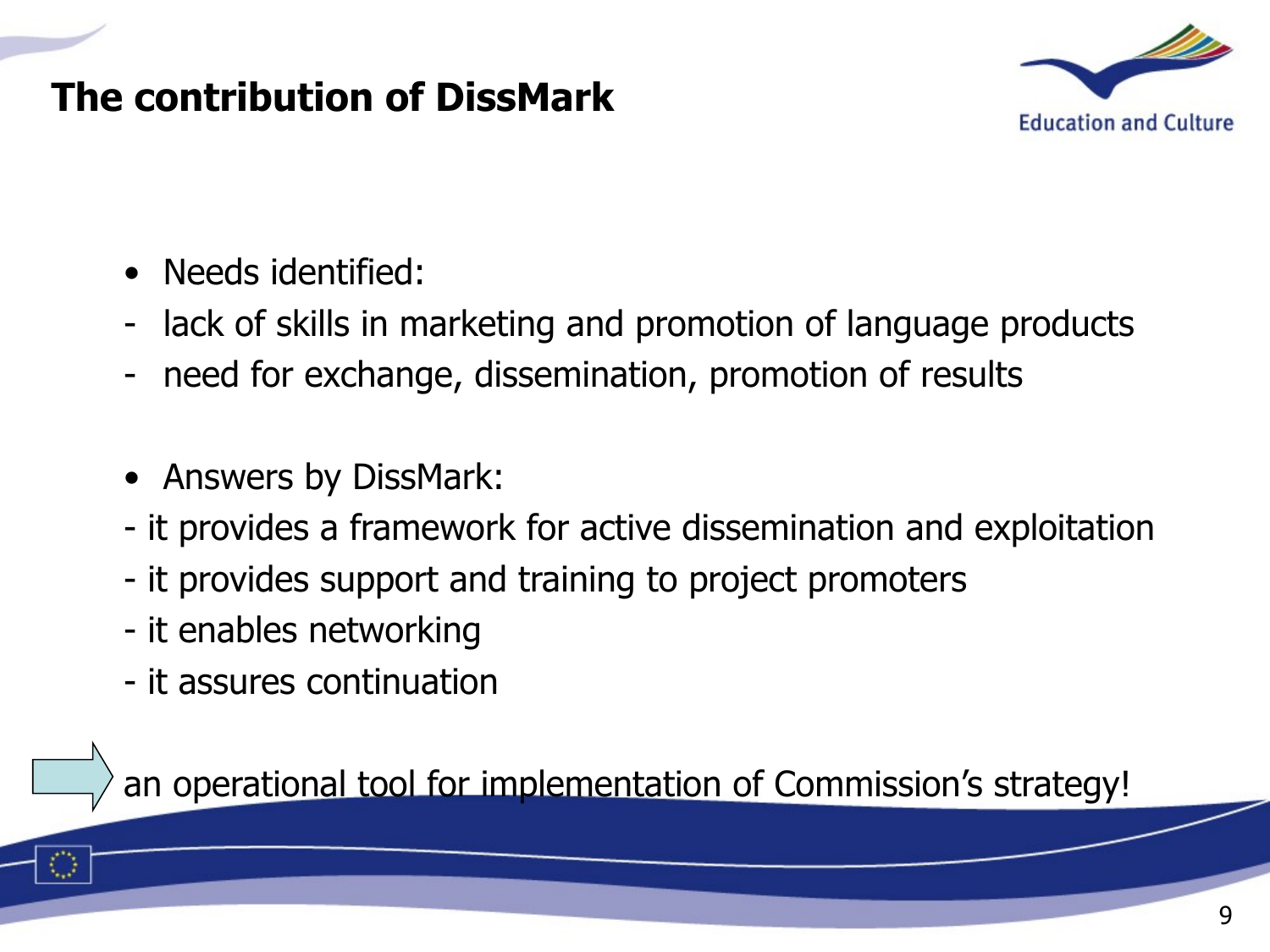### **3. Tools available at European level**



# **Lifelong Learning programme:**

- Valorisation events (Accompanying Measures)
- Transfer of innovation (Accompanying Measures)
- Key Activity 4 : cross-cutting, EU-level and systemic
- Dissemination and exploitation plans (requirement at project level)

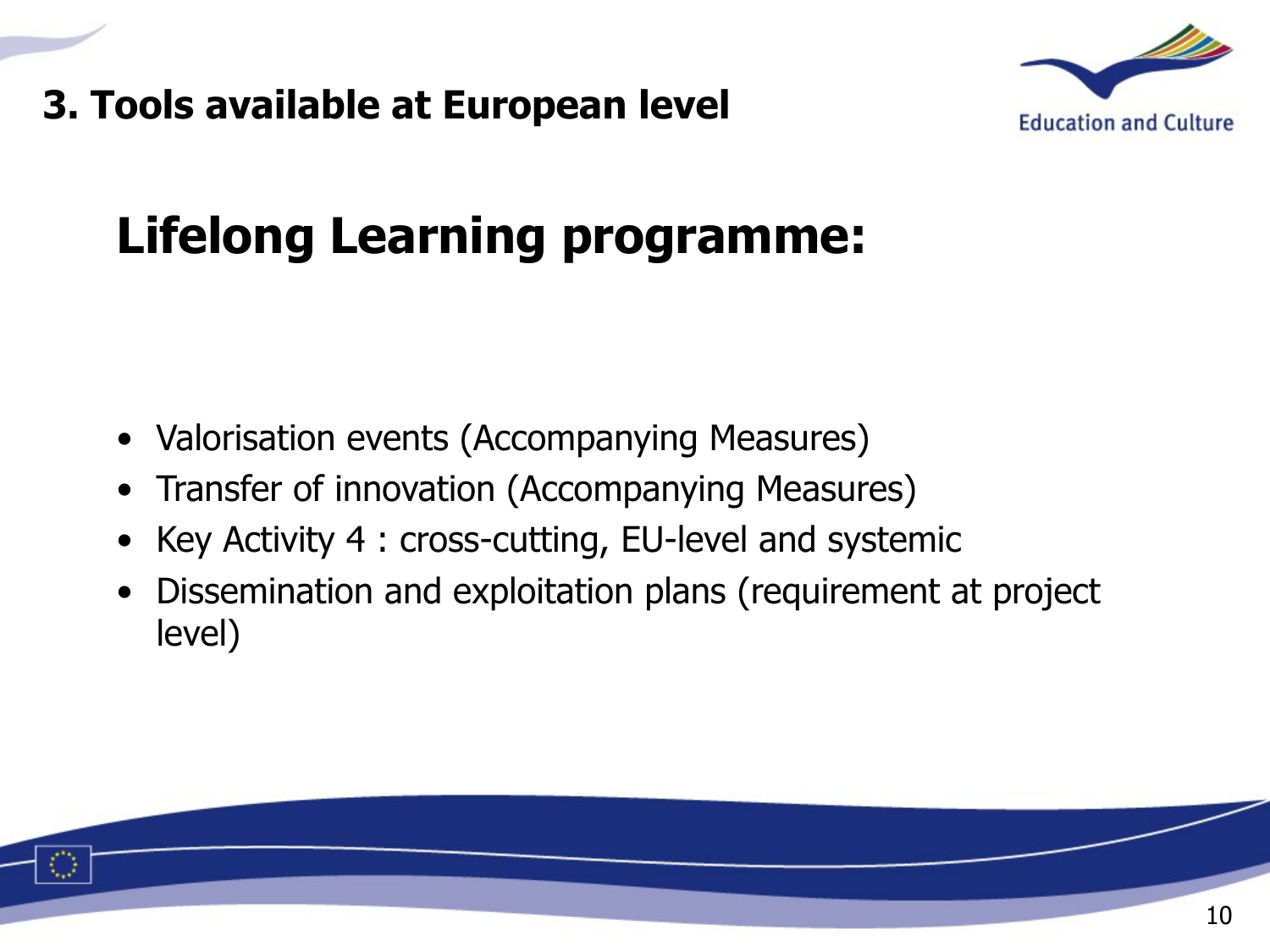

### **Dissemination and exploitation plan: basic features**



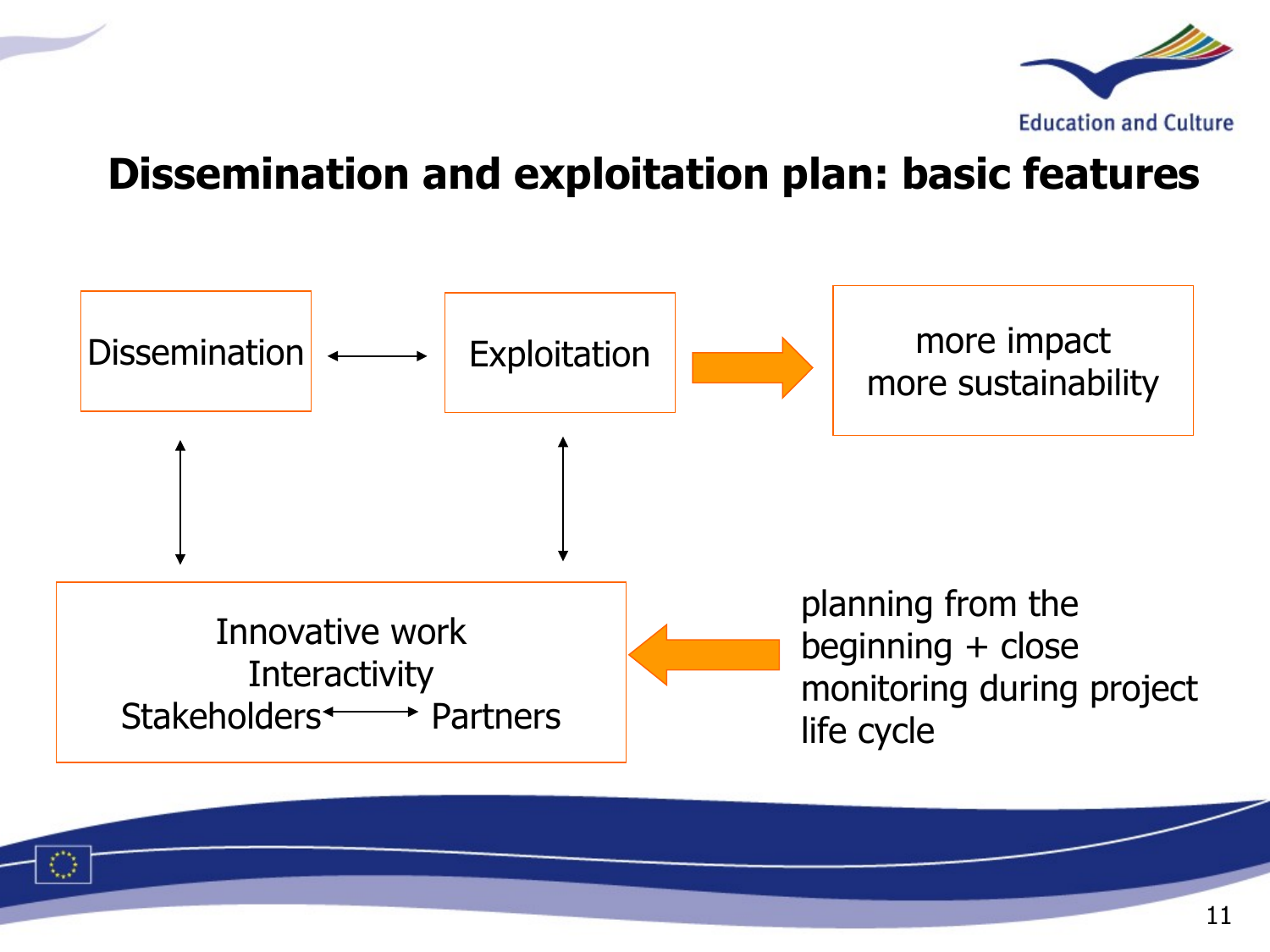### **EVE: electronic platform for dissemination and exploitation of results**



- **Multilingual, user friendly electronic platform**
- **Interactive and cross-sector search engine and browsing**
- **Direct access to outcomes and products**
- **Possibility to download results, when available in digital format**
- **Support services: Online guide, IPR, Helpdesk, Translation**
- **Open forum for discussion and exchange of practices**
- <http://ec.europa.eu/eve/>(from end 2007)
- Interest in participation in test phase? Contact us!



Sport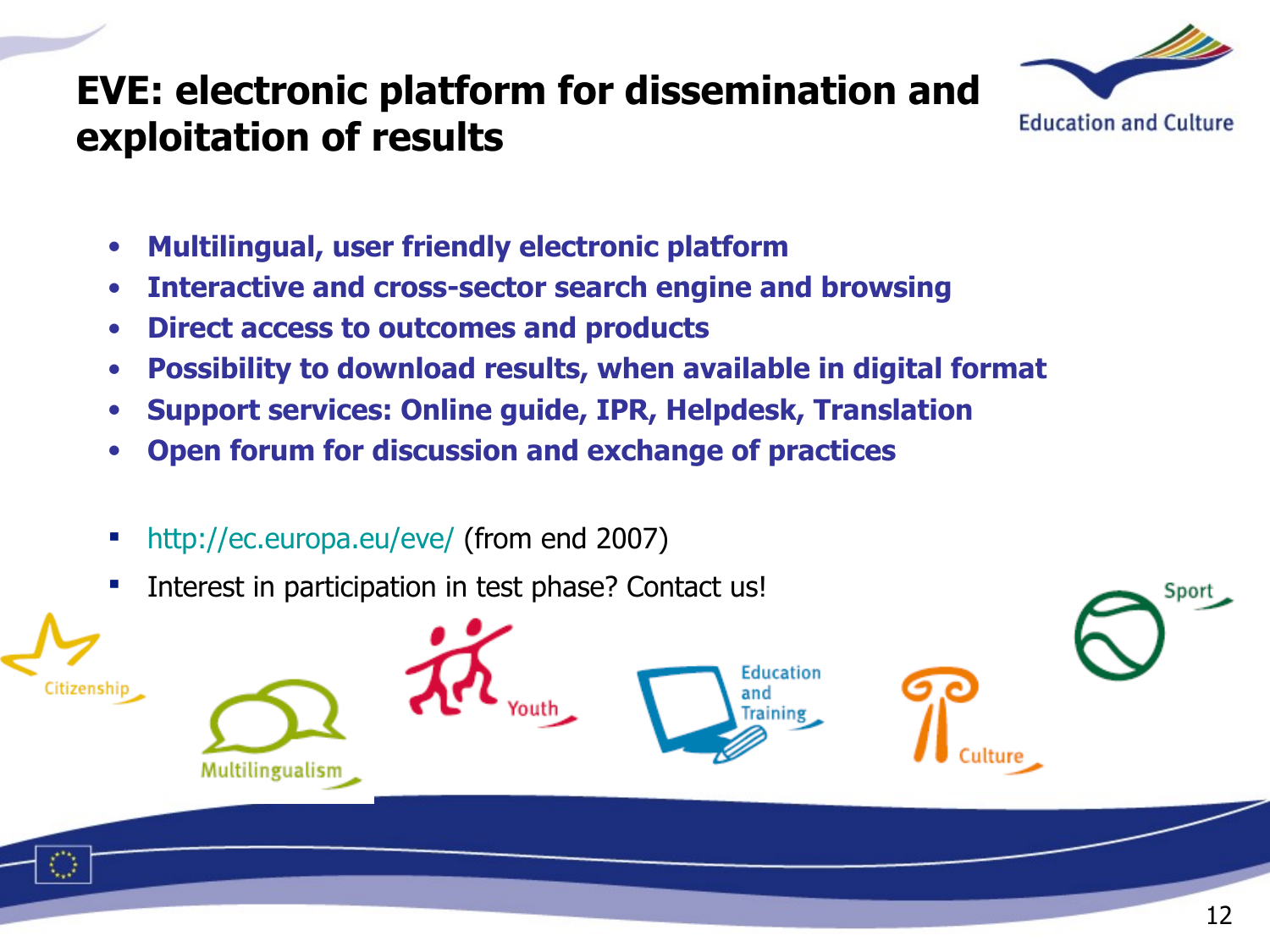### Europa banner

### Navigation bar

| <b>Essentials</b>                                                                                                          | Welcome                           |                                                          |
|----------------------------------------------------------------------------------------------------------------------------|-----------------------------------|----------------------------------------------------------|
| Introduction                                                                                                               |                                   | <b>Events &amp; News</b>                                 |
| Why disseminate & exploit results<br>What are the benefits?<br>Who can participate ?<br>What is disseminated and exploited |                                   | Dissmark II - 11-13<br>October 2007 -<br>Tallin, Estonia |
| How to proceed                                                                                                             | Definition                        |                                                          |
| <b>Toolbox</b>                                                                                                             |                                   |                                                          |
| On-line guide                                                                                                              |                                   |                                                          |
| Criteria for selection of best practices<br>Check-list                                                                     |                                   |                                                          |
| <b>IPR</b>                                                                                                                 | On-line guide                     |                                                          |
| Capitalize on past experiences                                                                                             |                                   |                                                          |
| Didactic material                                                                                                          |                                   |                                                          |
| Terminology<br>Selective bibliography                                                                                      |                                   |                                                          |
| In Depth                                                                                                                   | On the way to EVE                 | <b>NA</b>                                                |
| Documents & studies                                                                                                        |                                   | <b>DATABASES</b>                                         |
| Conference proceedings                                                                                                     |                                   |                                                          |
| Exploitation of results in other fields                                                                                    |                                   |                                                          |
| Archives                                                                                                                   | Building on previous achievements | Eurydice                                                 |
| <b>Miscellaneous</b>                                                                                                       |                                   |                                                          |
| Events & calendar                                                                                                          |                                   |                                                          |
| Useful links                                                                                                               |                                   |                                                          |
| Contacts                                                                                                                   |                                   |                                                          |
| $t$ eaflet<br>$\overline{\mathcal{X}}$                                                                                     |                                   |                                                          |

D